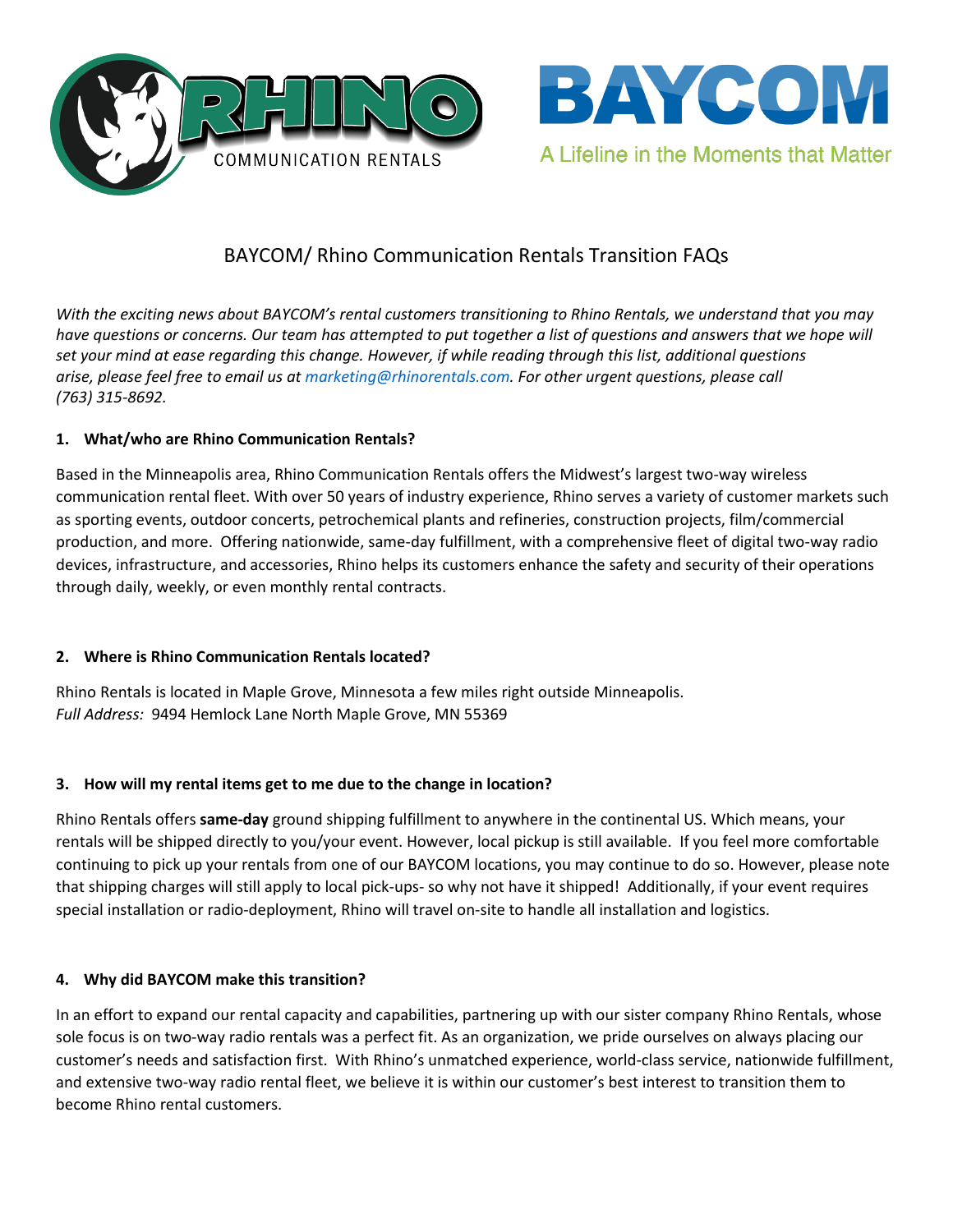



## **5. How do I confirm my rentals will be shipped in the future?**

A representative from Rhino Rentals will be reaching out to you in the upcoming months to ensure everything is in place for your upcoming rental(s). If you have questions before you hear from a representative, please feel free to contact us at (763) 315-8692 or [marketing@rhinorentals.com.](mailto:marketing@rhinorentals.com)

## **6. Are there any accounting/account changes that will have to take place on my side?**

We've got you covered! Nothing is needed on your end. Being sister companies, BAYCOM and Rhino have worked together to transfer over all existing accounts and records. The only difference is a new name and company to rent from, with extensive additional benefits.

## **7. Why does this transition benefit me?**

With over 50 years of industry experience, Rhino Rentals offers the Midwest's largest two-way wireless communication rental fleet. With this type of experience comes added benefits:

## Extensive Inventory/Knowledge

- Diverse fleet of Intrinsically safe Motorola radio models to meet the demands of your job
- Rental batteries kept within warranty to ensure maximum battery life
- Routine radio maintenance to ensure your rental equipment arrives to you clean and fully operational from day one
- Free next day replacement of any damaged or malfunctioning equipment

## On Site Services

- Ability to match rental radios to existing fleet∙ frequencies
- Capacity to provide Nation-wide FCC licensed frequencies
- STA application processing with the FCC for additional temporary local frequencies
- On-site repeater installation/radio system deployment
- Job site frequency management/assignment

## Competitive Prices

- Daily, weekly, monthly and longer-term rental rates
- Spare batteries and charging stations provided at no cost
- FedEx ground shipping to anywhere in the U.S.
- Prorated early returns